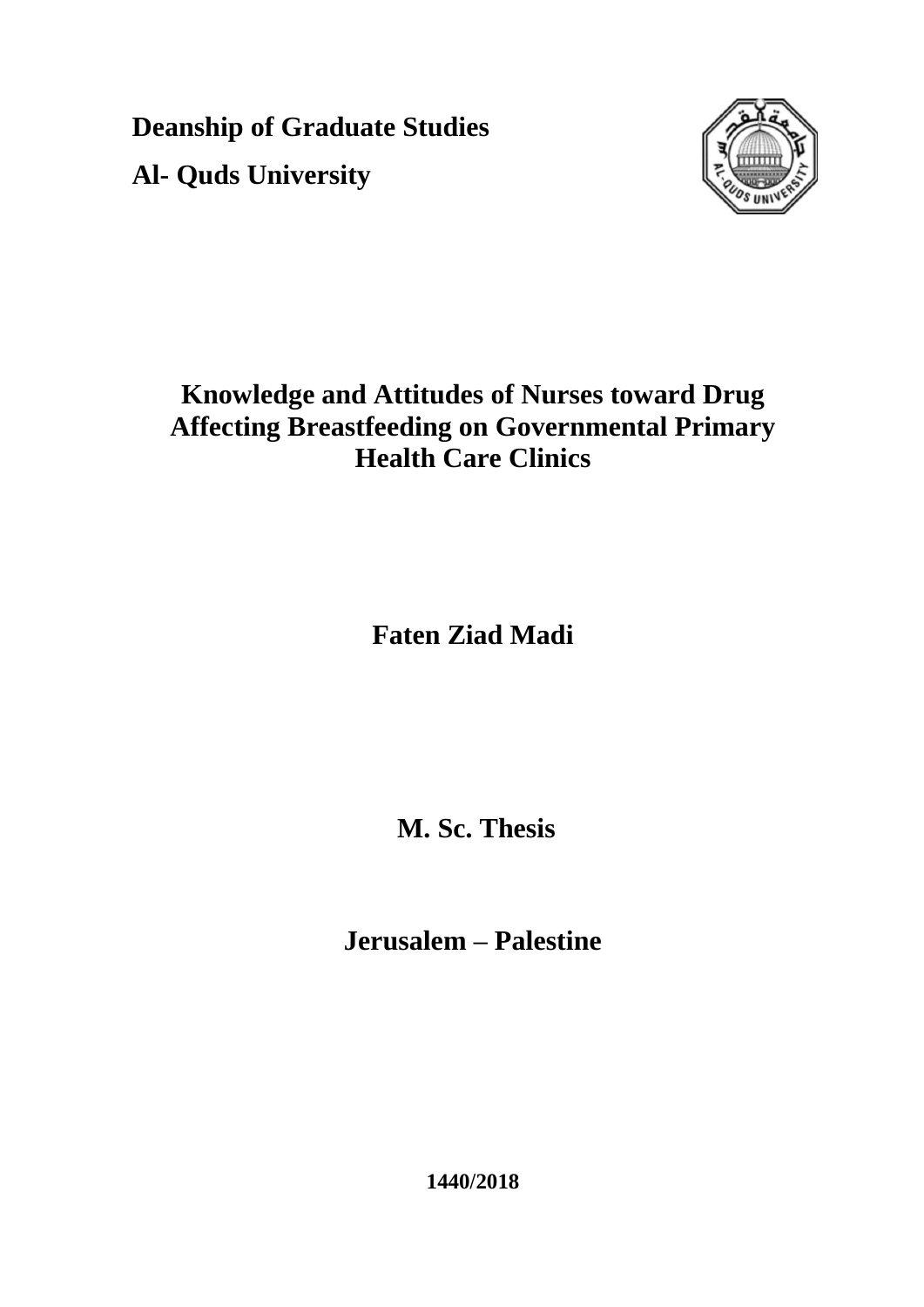# **Knowledge and Attitudes of Nurses toward Drug Affecting Breastfeeding on Governmental Primary Health Care Clinics**

Prepared by:

**Faten Ziad Madi**

Bachelor in Science of Nursing – Palestine College of Nursing - Palestine

# **Supervisor: Dr. Ahmed A. Najim**

PhD, Assistant prof. AL-Azhar University - Gaza

A Thesis Submitted in Partial Fulfillment of Requirements for the Degree of Master of Maternal Child Health Nursing (MCH) / Al-Quds University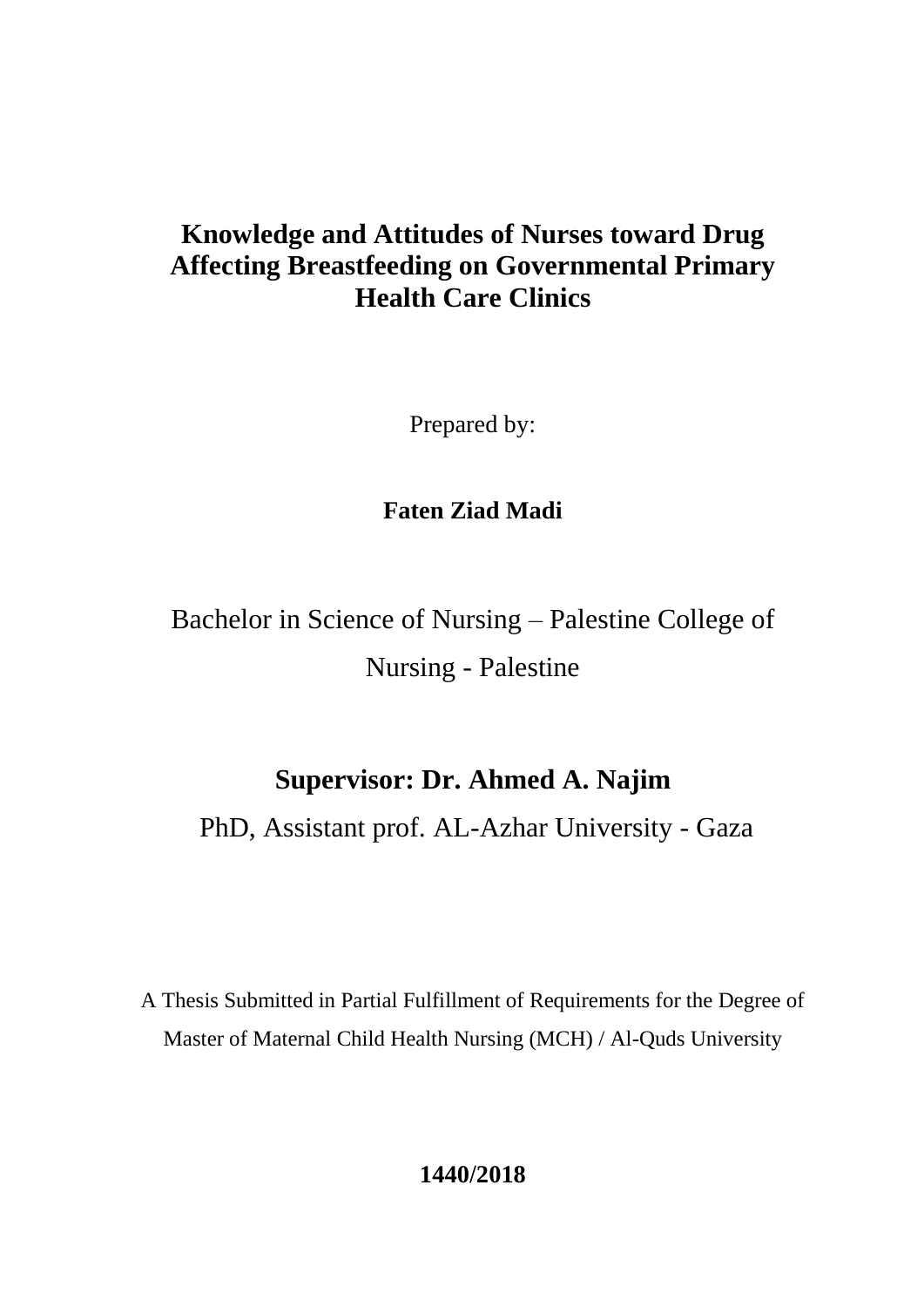**Al-Quds University Deanship of Graduate Studies MCH Program / Nursing department** 



### **Thesis Approval**

# Knowledge and Attitudes of Nurses toward Drug Affecting Breastfeeding

# on Governmental Primary Health Care Clinics

Prepared by: Faten Ziad Hamdan Madi Registration No.:21610978

Supervisor: Dr. Ahmed A. Najim

Master thesis submitted and accepted. Date 23/12/2018 The names of signatures of the examining committee members are as follows:

1. Head of committee: Dr. Ahmed Najim 2. Internal examiner: Dr. Hamza Abdeljawad 3. External examiner: Dr. Areefa Al-Kaseeh

Signature.... Signature...

Jerusalem - Palestine

1440/2018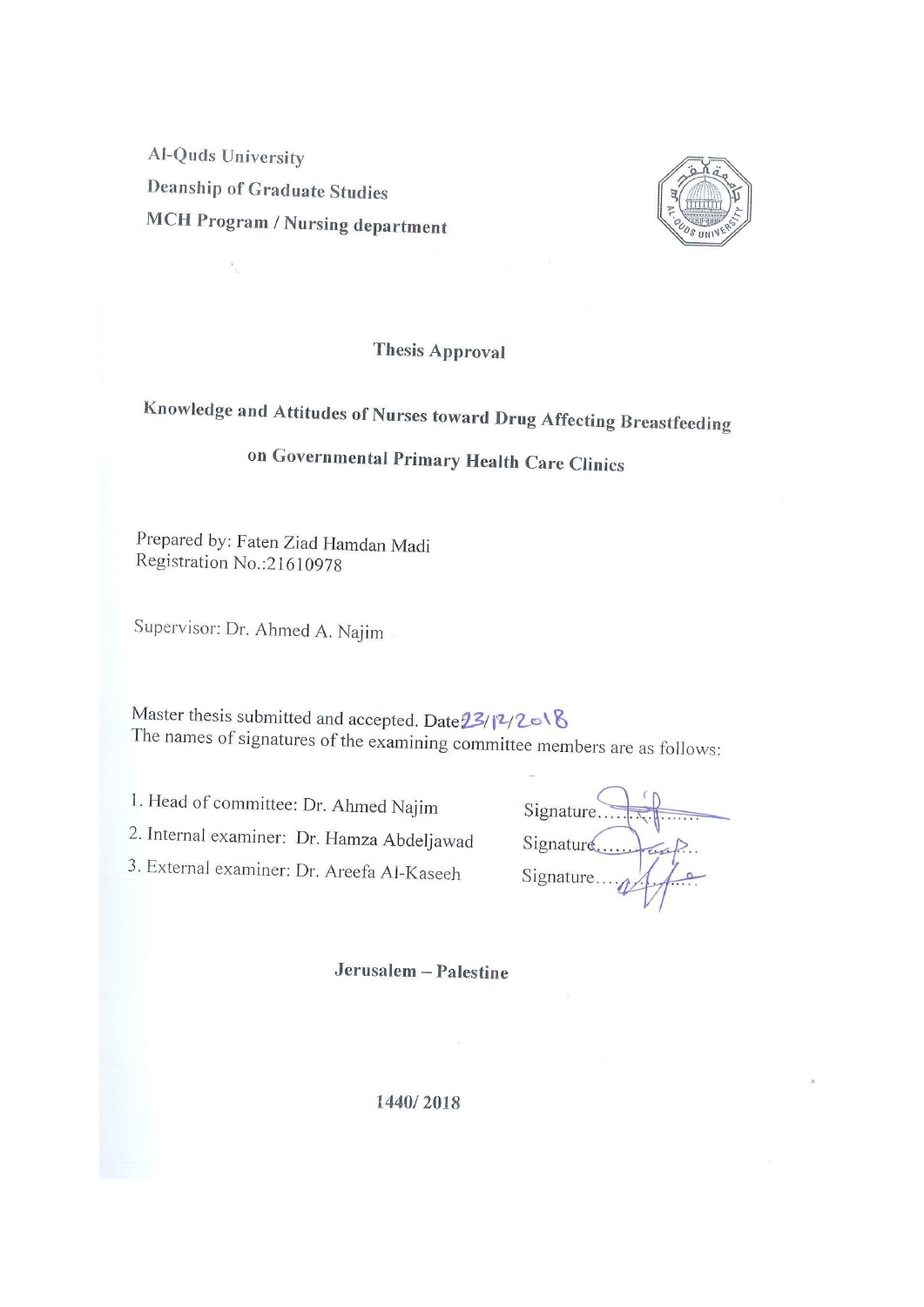# **Dedication**

I dedicate this work to Palestine

my homeland

my parents,

my husband,

and my brothers,

who has shown love and support from the beginning to end and encourages me to accomplish my work.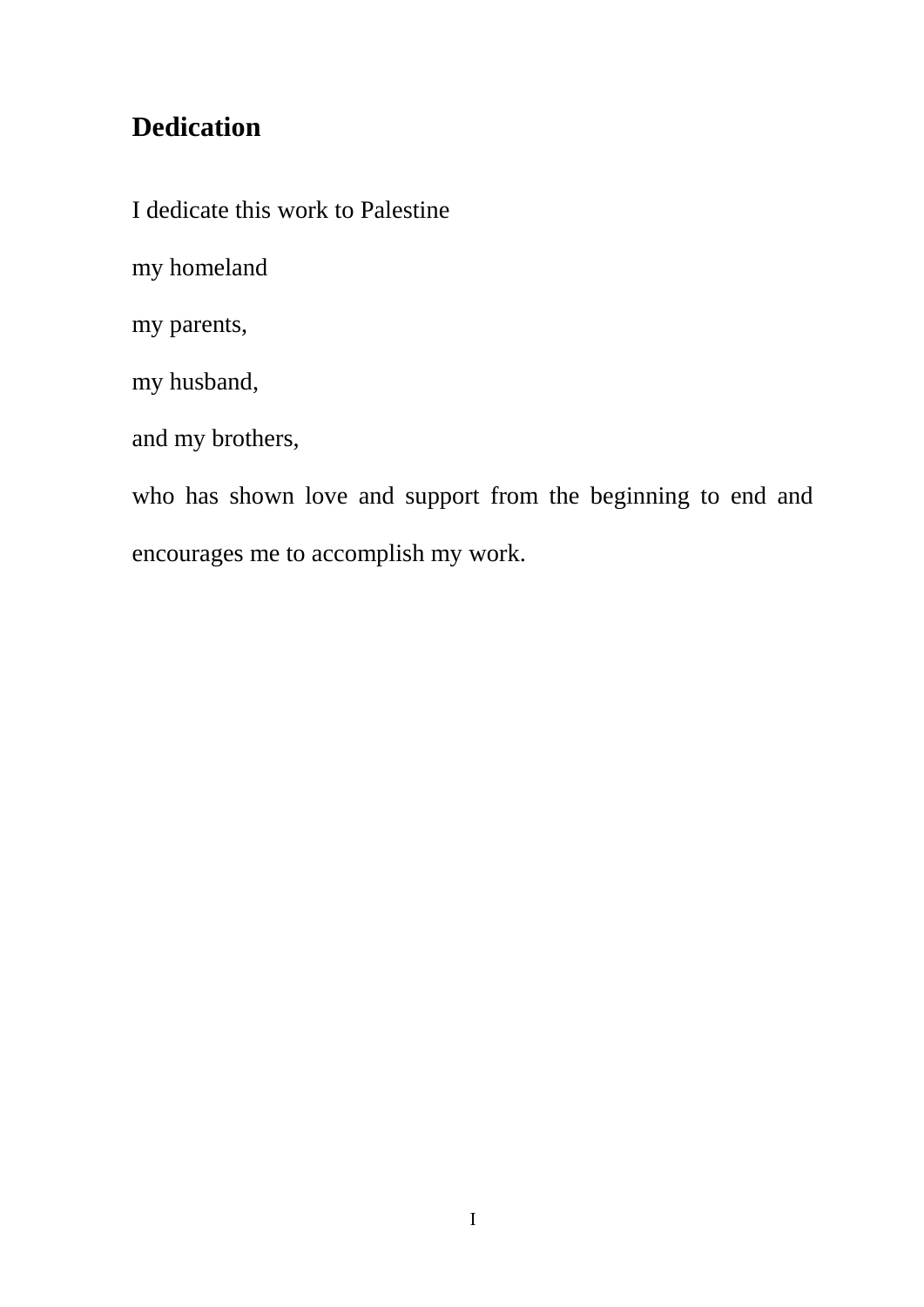### **Declaration**

I Certify that this thesis submitted for the degree of Master, is the result of my own research, except where otherwise acknowledged, and this study (or any part of the same) has not been submitted for a higher degree to any other university or institution.

Signed:

Faten Madi

**…../…../…..**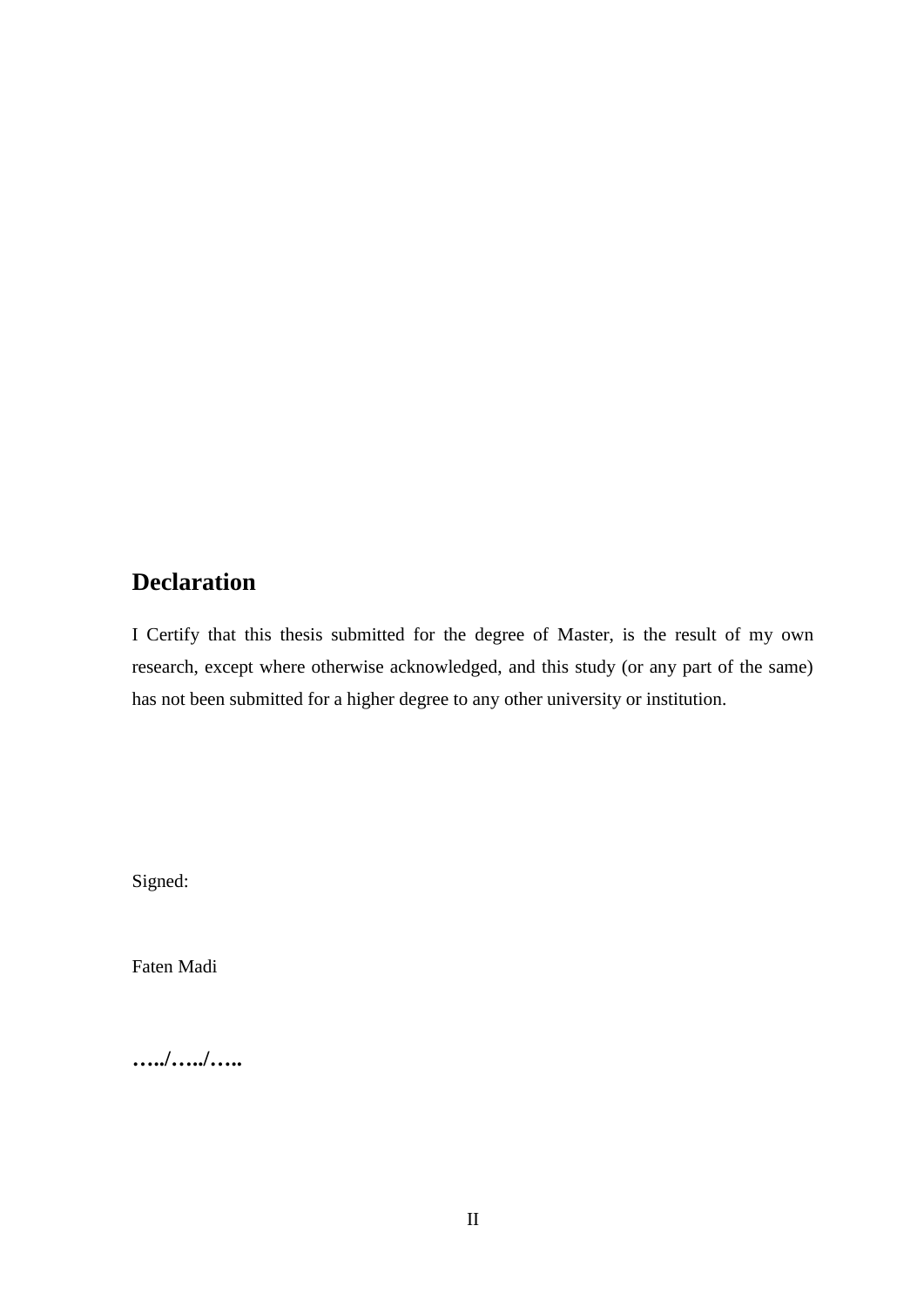### **Acknowledgment**

First, Allah helps me to complete this study and grant me the ability to study, to write, to read, to see and to think. I really, I extremely grateful for my God.

I'm very glad to express my special thanks to supervisor. Dr. Ahmed Najim, for his valuable suggestions, comments and constructive criticisms from the very beginning to the end of this study.

My special thanks also go to the command of Al-Quds University-Deanship of Graduate Studies, for great cooperation and support.

I don"t forget the cooperation and contribution of all nurses and staff members in primary health care center THANK YOU SO MUCH".

I offer my heartfelt gratitude, deepest love to my family and husband not only for their moral, financial and material support but they are everything to me.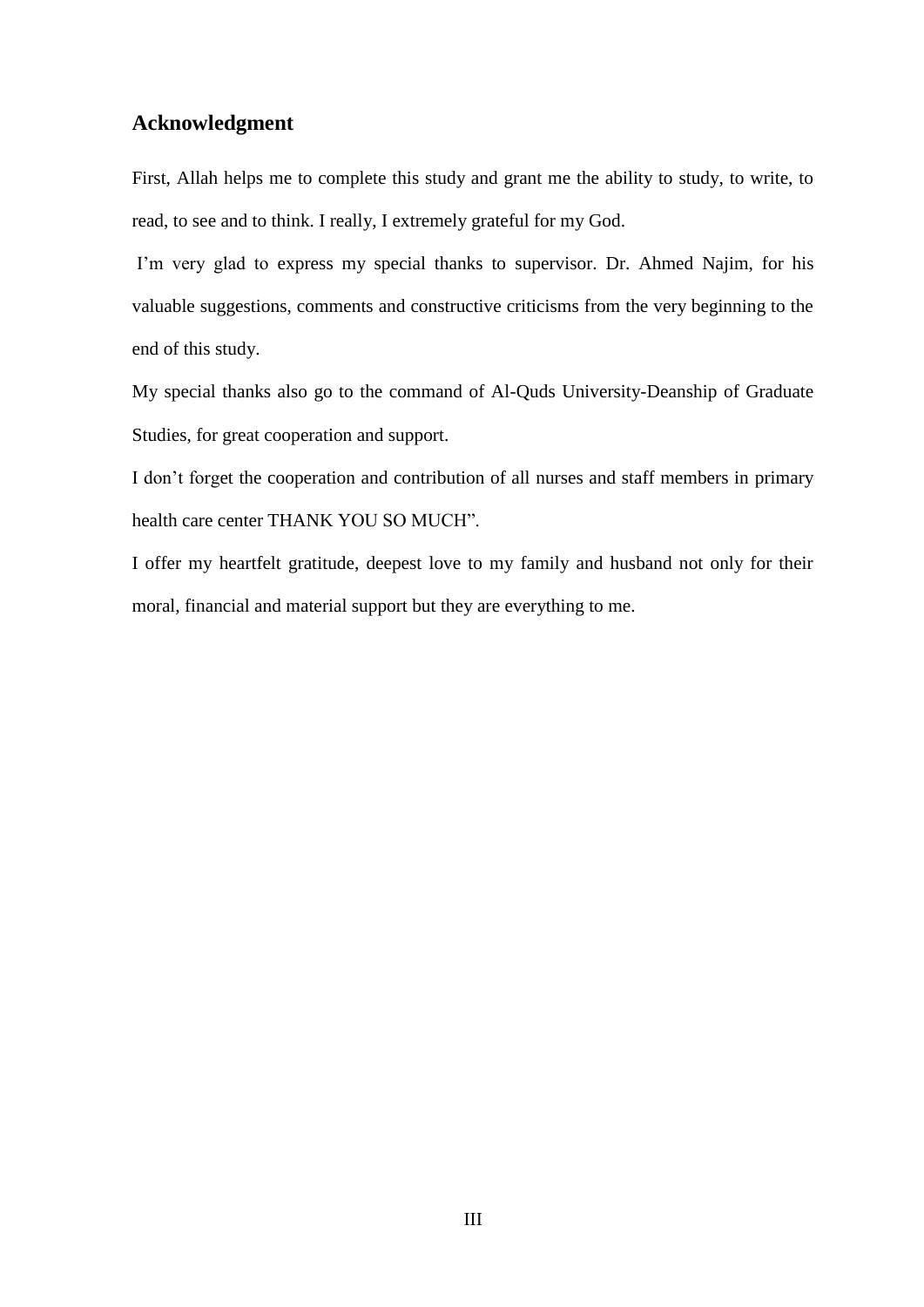### **Abstract**

Many breastfeeding women require to take the drug, especially those available over-the counter, and the safe use of these is dependent on the advice provided by nurses. This study aimed to assess the knowledge and attitudes of nurses toward drug affecting breastfeeding on governmental primary health care clinics (PHCCs) in Gaza strip. Observational analytical cross-sectional study design was used to assess the knowledge and attitudes of nurses toward drug affecting breastfeeding on governmental PHCCs in the Gaza strip. A non-probability purposive census sample was applied and consisted of 150 nurses who currently work at governmental PHCCs in the Gaza Strip. A structured interviewing questionnaire as a tool was used to collect the data from the target female nurses who working on governmental PHCCs in all 24 clinics which directed by the ministry of health (MoH) in the Gaza Strip with a response rate of 96%. Data collection took place from April to June 2018. Data was analyzed using SPSS version 24 both descriptive and inferential statistical analysis were utilized including frequencies, means, percentage, T- test, and One-way ANOVA. The study results showed that half (50.0%) of the nurses who participated in the study aged between 31–40 years, less than half of them (40.0%) have bachelor degree, more than half of them (56.0%) have an experience between  $11 - 20$  years. Also, results showed that more than one-third  $(37.7%)$  of nurses were knowledgeable about drugs that affect breast feeding and that three-quarters (75.3%) of nurses have positive attitudes toward drugs affecting breast feeding. In conclusion, the study concluded that the nurses retain lack information and inadequate knowledge toward drug affecting breastfeeding. The study raised the need to provide protocols and give many courses in their work about drug affecting breastfeeding in these clinics in order to support those nurses.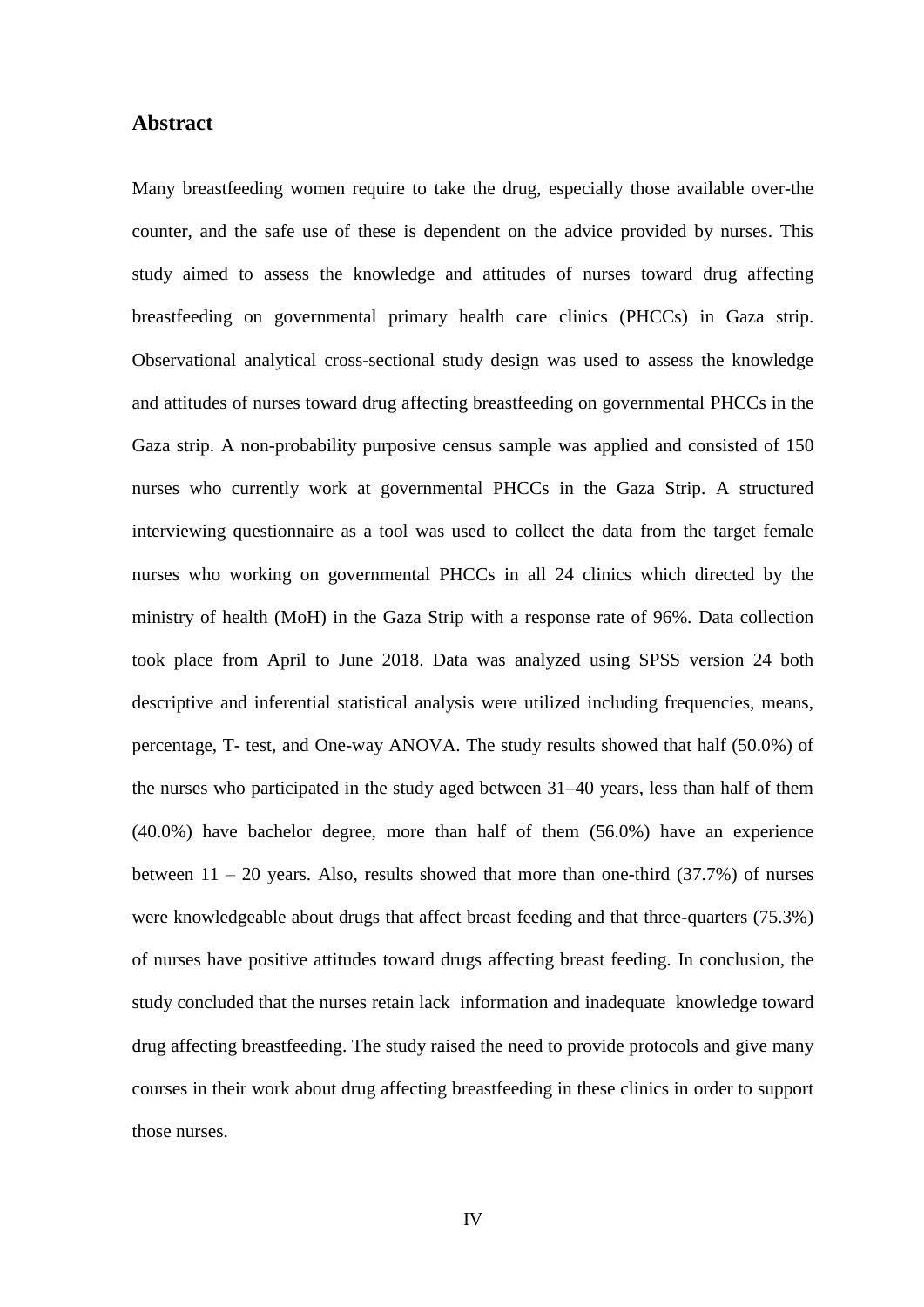### **Table of Contents**

|               |                                                   | I    |
|---------------|---------------------------------------------------|------|
|               |                                                   | П    |
|               |                                                   | Ш    |
|               |                                                   | IV   |
|               |                                                   | V    |
|               |                                                   | VIII |
|               |                                                   | X    |
|               |                                                   | XI   |
|               |                                                   | XII  |
| Chapter $(1)$ | <b>Introduction</b>                               |      |
| 1.1           | Introduction                                      | 1    |
| 1.2           | Research problem                                  | 2    |
| 1.3           | Justification of the study                        | 2    |
| 1.4.1         | General objective                                 | 3    |
| 1.4.2         | Specific objectives                               | 3    |
| 1.5           | Research questions                                | 3    |
| 1.6           | Operational definition of variables               | 4    |
| 1.7           | Theoretical definition of variables               | 4    |
| 1.8           | Context of the study                              | 6    |
| Chapter $(2)$ | <b>Conceptual Framework and Literature Review</b> |      |
| 2.1           | Conceptual framework                              | 9    |
| 2.2           | Literature review                                 | 10   |
| 2.2.1         | Background                                        | 10   |
| 2.2.2         | Breastfeeding                                     | 10   |
| 2.2.3         | Benefits of breastfeeding for mother and babies   | 12   |
| 2.2.4         | Drug                                              | 14   |
| 2.2.5         | Knowledge                                         | 16   |
| 2.2.6         | Attitude                                          | 19   |
| 2.2.7         | Research on drug affecting breastfeeding          | 20   |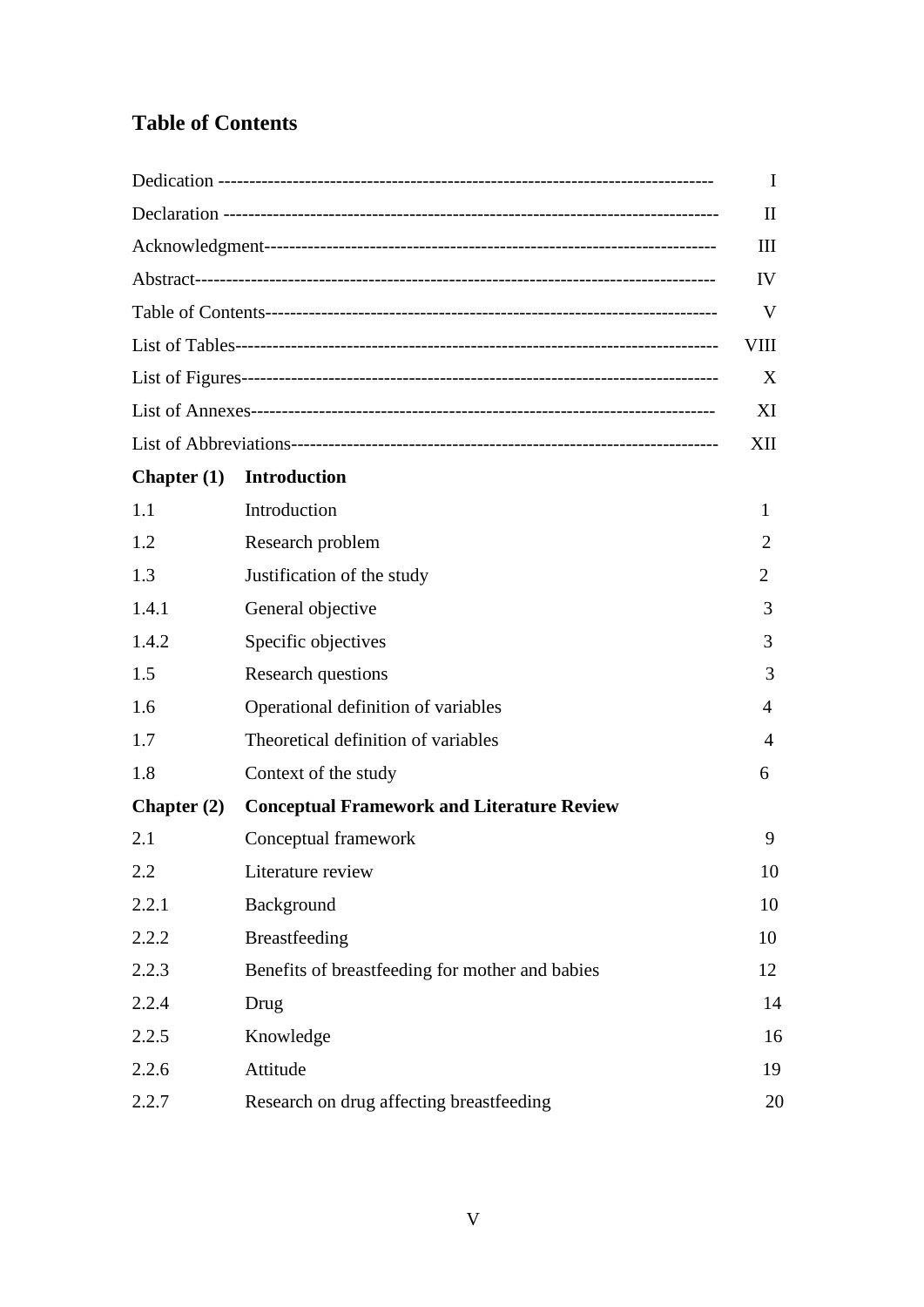| Chapter $(3)$      | <b>Materials and Methods</b>                |    |
|--------------------|---------------------------------------------|----|
| 3.1                | Introduction                                | 24 |
| 3.2                | Study design                                | 24 |
| 3.3                | Study population                            | 24 |
| 3.4                | Sample size and sampling method             | 24 |
| 3.5                | <b>Study Setting</b>                        | 25 |
| 3.6                | Study variables                             | 26 |
| 3.7                | Eligibility                                 | 26 |
| 3.7.1              | Inclusion criteria                          | 26 |
| 3.7.2              | Exclusion criteria                          | 26 |
| 3.8                | Period of the study                         | 26 |
| 3.9                | <b>Ethical Consideration and procedures</b> | 26 |
| 3.10               | Instrument of the study                     | 27 |
| 3.10.1             | Questionnaire design                        | 27 |
| 3.11               | Response rate                               | 27 |
| 3.12               | Data collection                             | 28 |
| 3.13               | Pilot Study                                 | 28 |
| 3.14               | Data entry and statistical analysis         | 28 |
| 3.15               | Scientific rigor                            | 29 |
| 3.16               | Internal consistency                        | 29 |
| 3.17               | Reliability of the instrument               | 30 |
| 3.18               | Limitations of the study                    | 31 |
| <b>Chapter</b> (4) | <b>Results and Discussion</b>               |    |
| 4.1                | Introduction                                | 32 |
| 4.2                | Discussion                                  | 40 |
| Chapter $(5)$      | <b>Conclusion and Recommendations</b>       |    |
| 5.1                | Conclusion                                  | 44 |
| 5.2                | Recommendations                             | 44 |
|                    | References                                  | 46 |
|                    | Annexes                                     | 57 |
|                    | Arabic Abstract                             | 70 |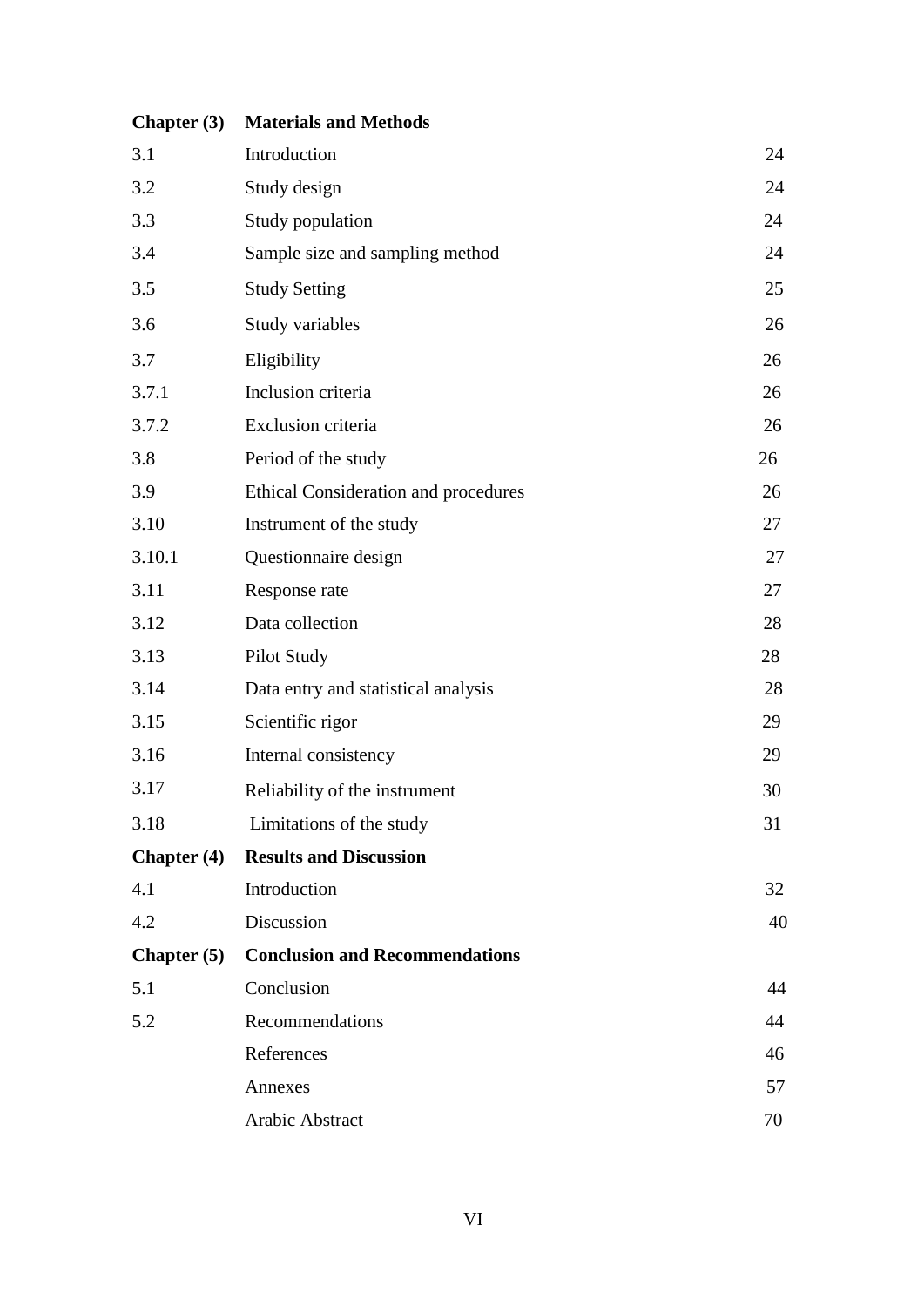### **List of tables**

| No.  | <b>Table</b>                                                               | Page |
|------|----------------------------------------------------------------------------|------|
| 3.1  | Sample size of the study populations and their distribution in PHCCs.      | 25   |
| 3.2  | Correlation coefficient of each paragraph of "knowledge".                  | 29   |
| 3.3  | Correlation coefficient of each paragraph of "Attitudes".                  | 30   |
| 3.4  | Cronbach's Alpha for reliability.                                          | 31   |
| 4.1  | Distribution of study participants according<br>to socio demographic       | 32   |
|      | characteristics.                                                           |      |
| 4.2  | Knowledge of study participants about drugs affecting breast feeding. (A)  | 33   |
| 4.3  | Knowledge of study participants about drugs affecting breast feeding. (B)  | 34   |
| 4.4  | Attitudes of study participants toward drugs affecting breast feeding. (A) | 35   |
| 4.5  | Attitudes of study participants toward drugs affecting breast feeding. (B) | 36   |
| 4.6  | Differences in knowledge about drugs affecting breast feeding and selected | 37   |
|      | variables.                                                                 |      |
| 4.7  | Differences in attitudes about drugs affecting breast feeding and selected | 38   |
|      | variables (A).                                                             |      |
| 4.8  | Differences in attitudes about drugs affecting breast feeding and selected | 39   |
|      | variables (B).                                                             |      |
| 4.9  | Correlation between knowledge and attitudes                                | 39   |
| 4.10 | Effect knowledge on attitudes                                              | 40   |
| 4.11 | Simple linear regression model and equation to test effect of knowledge on | 40   |
|      | attitude among participants                                                |      |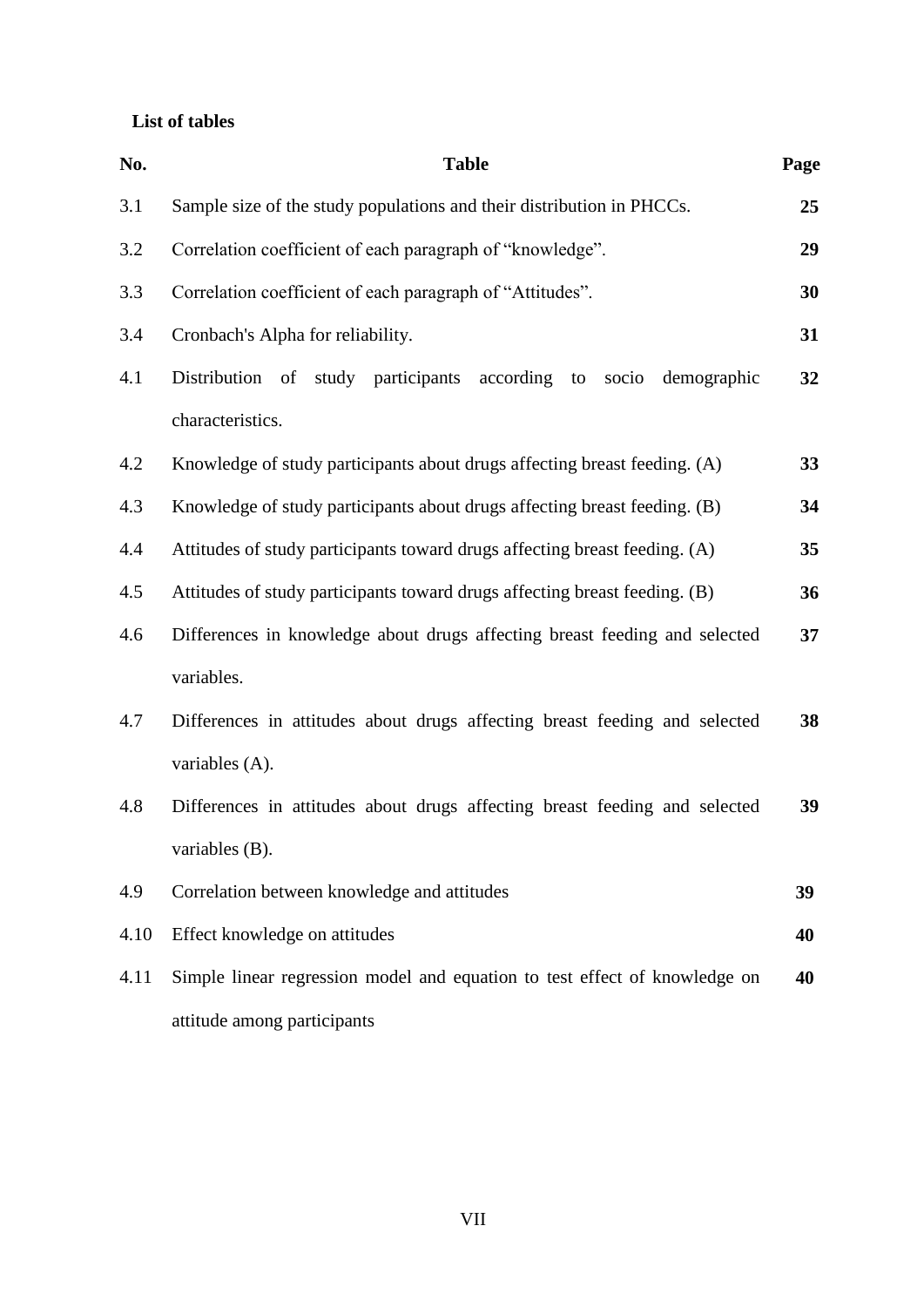## **List of figures**

| No. | <b>Figure</b>                                                 | Page |
|-----|---------------------------------------------------------------|------|
| 2.1 | Diagram of conceptual framework                               |      |
| 4.1 | Distribution of the study participants according to residency | 32   |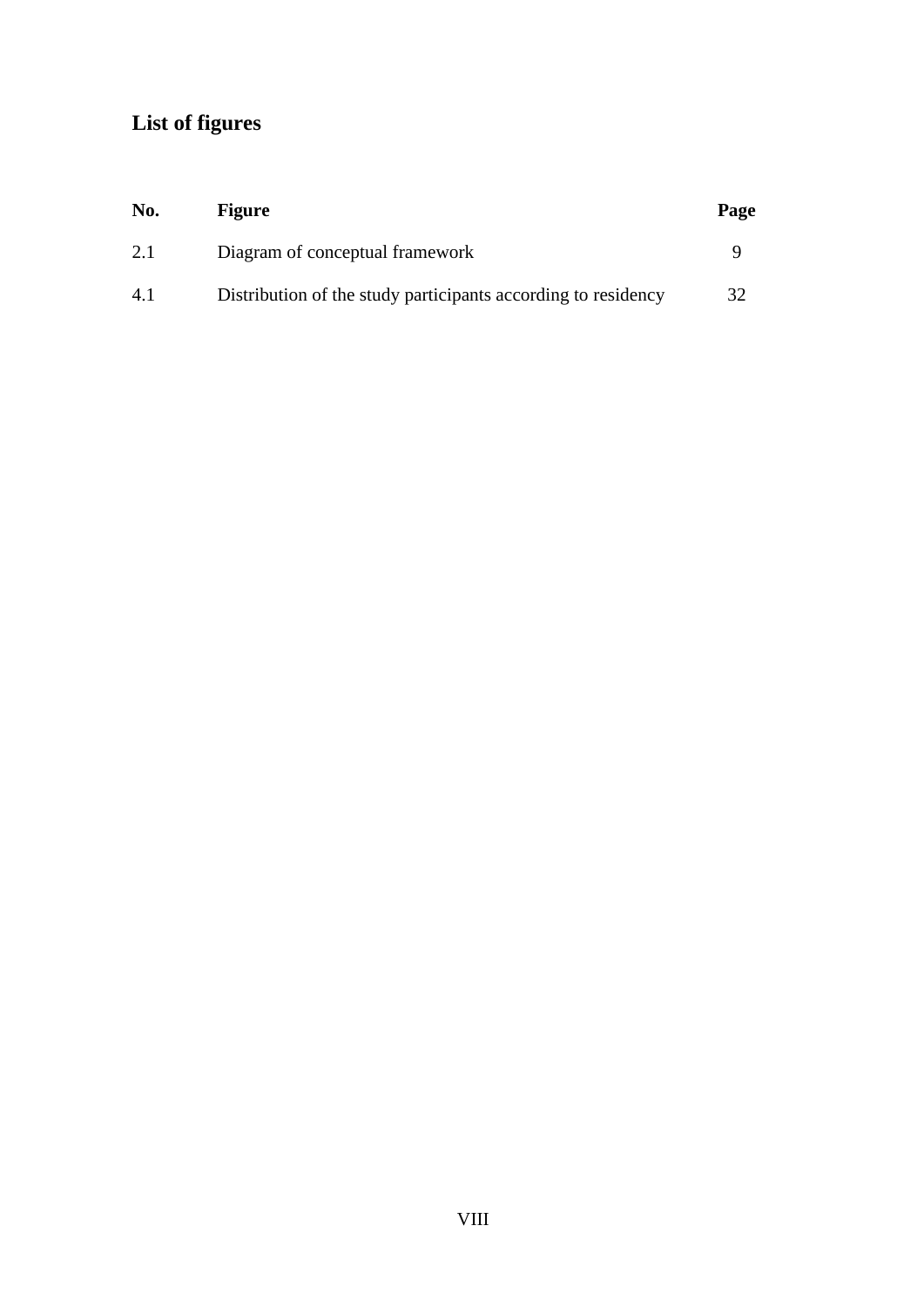### **List of annexes**

| No.            | <b>Annex</b>                     | Page |
|----------------|----------------------------------|------|
| $\mathbf{1}$   | Map of historical Palestine      | 57   |
| $\overline{2}$ | English questionnaire            | 58   |
| 3              | Arabic questionnaire             | 62   |
| 4              | Sample size calculation          | 66   |
| 5              | Approval from Al-Quds university | 67   |
| 6              | Approval from Helsinki Committee | 68   |
| 7              | Approval from MoH                | 69   |
| 8              | Arabic abstract                  | 70   |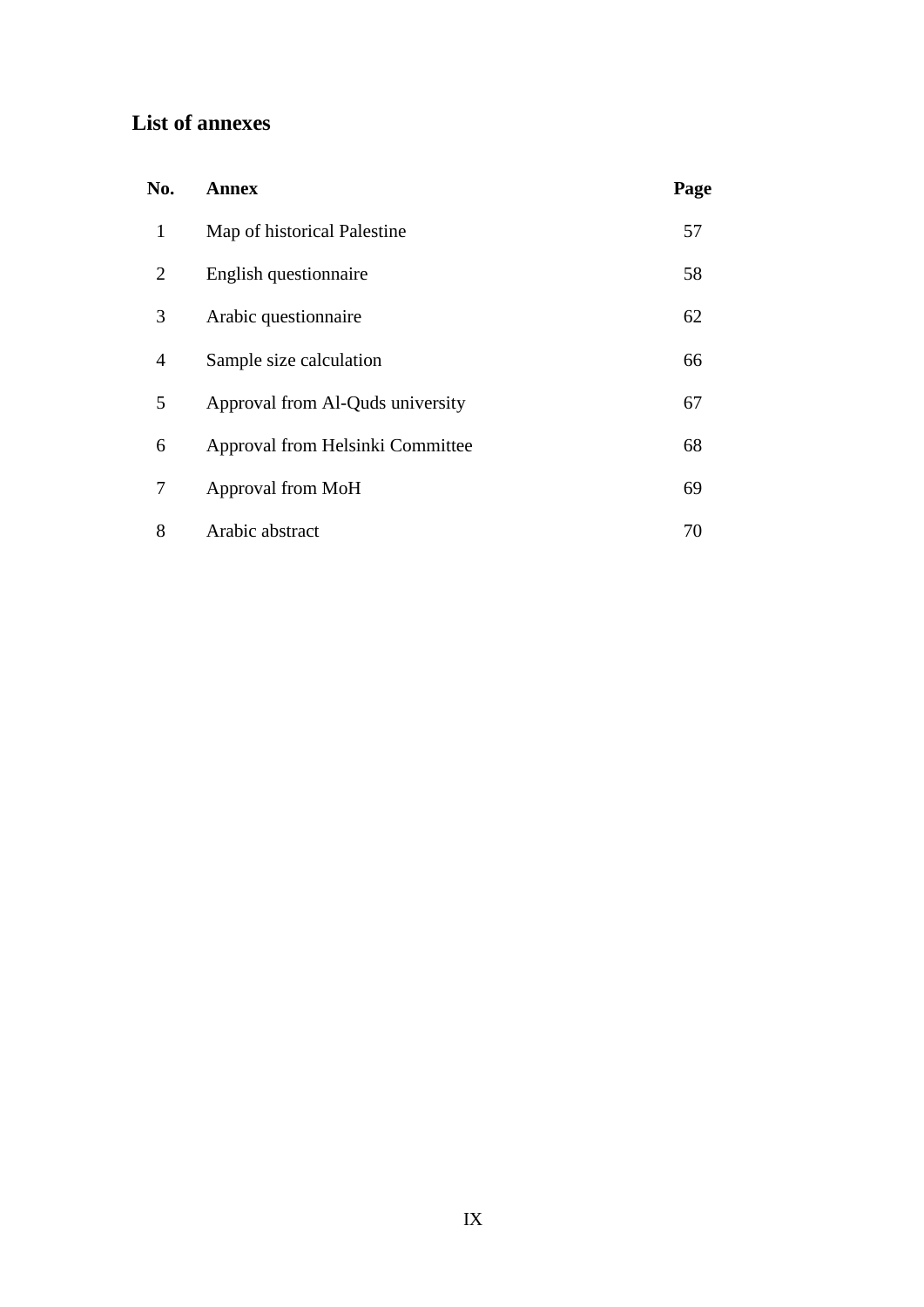### **List of abbreviations**

| <b>AAP</b>   | American Academy of Pediatric                  |
|--------------|------------------------------------------------|
| <b>ANOVA</b> | Analysis of Variance                           |
| <b>GS</b>    | Gaza strip                                     |
| MoH          | Ministry of Health                             |
| <b>PHC</b>   | Primary Health Care                            |
| <b>PHCCs</b> | <b>Primary Health Care Clinics</b>             |
| <b>SPSS</b>  | <b>Statistical Packages for Social Science</b> |
| <b>SIDS</b>  | Sudden infant death syndrome                   |
| <b>UNRWA</b> | United Nations Relief and Works Agency         |
| <b>USA</b>   | <b>United states of American</b>               |
| <b>WHO</b>   | World Health Organization                      |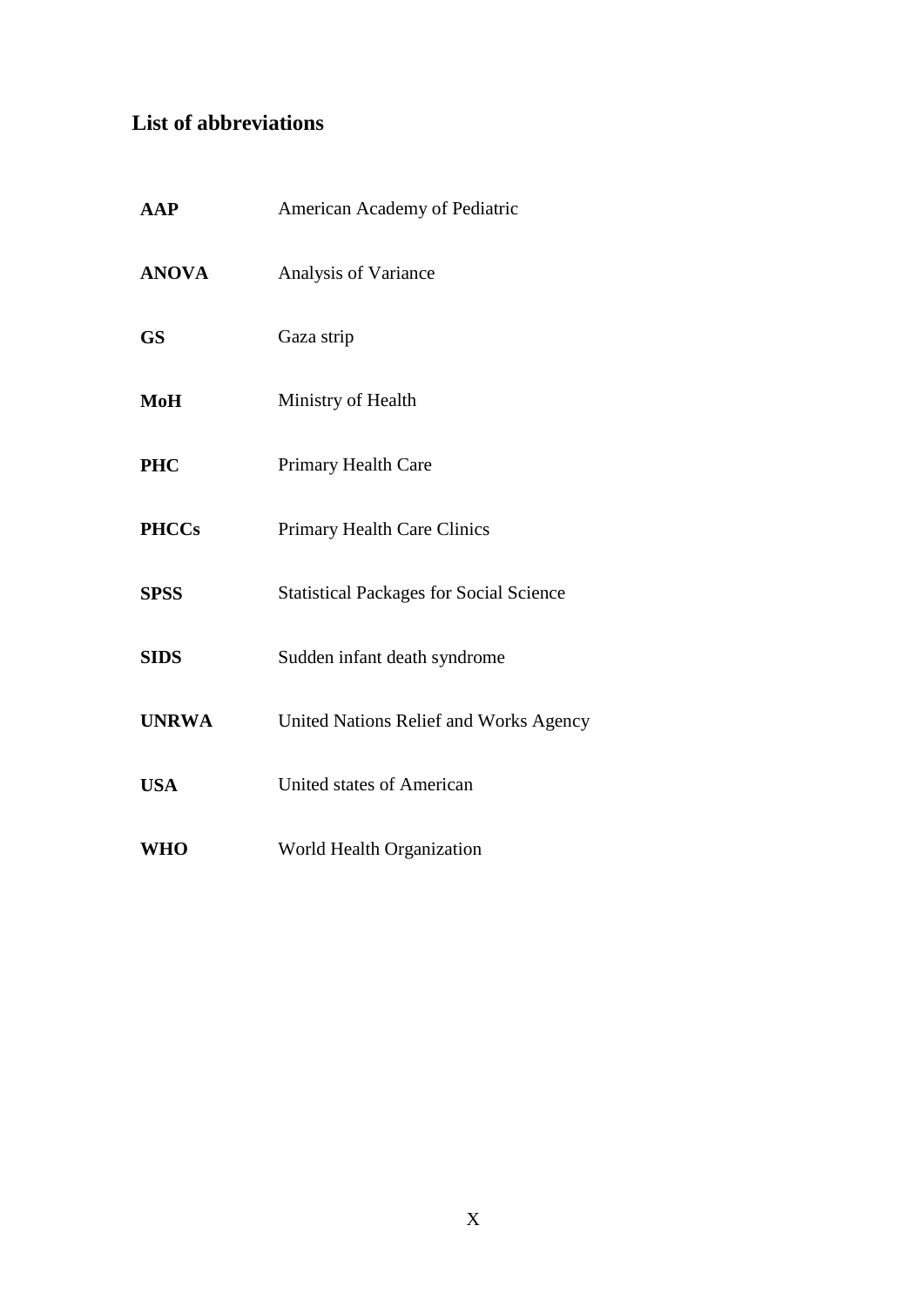### **Chapter 1**

### **Introduction**

#### **1.1 Background**

World Health Organization (WHO) recommends breastfeeding as a main source of food for babies for the first six months, and encourages mothers to consider breastfeeding as the only feeding source. Between six months and two years old, it is recommended that mothers could use other supplemental sources (such as water, other liquids, or solid baby food) to feed their babies along with breastfeeding (WHO, 2013).

The Centers for Disease Control and Prevention (2012) states that one of the most effective preventative measures a mother can take to safeguard the health of her infant is to breastfeed. There is a wide range of variation in the practice of exclusive breastfeeding of developing countries for example Brazil 58% (Wenzel, et al., 2010). According to the World Bank (2014), collection of development indicators, compiled from officially recognized sources in Egypt was reported at 39.7%, Jordan at 22.7%, Sudan at 55.4% and West Bank and Gaza was reported at 38.6 % of infants who were exclusively breastfed for the first six months. On other hand, the use of medications by the nursing mother is a common reason for breastfeeding cessation. Health professionals may inappropriately advise to discontinue breastfeeding or to avoid taking essential drugs, due to an unnecessarily cautious approach (Sachs, 2013). Only a few drugs have been demonstrated to be absolutely contraindicated during breastfeeding (Berlin&van den Anker, 2013).